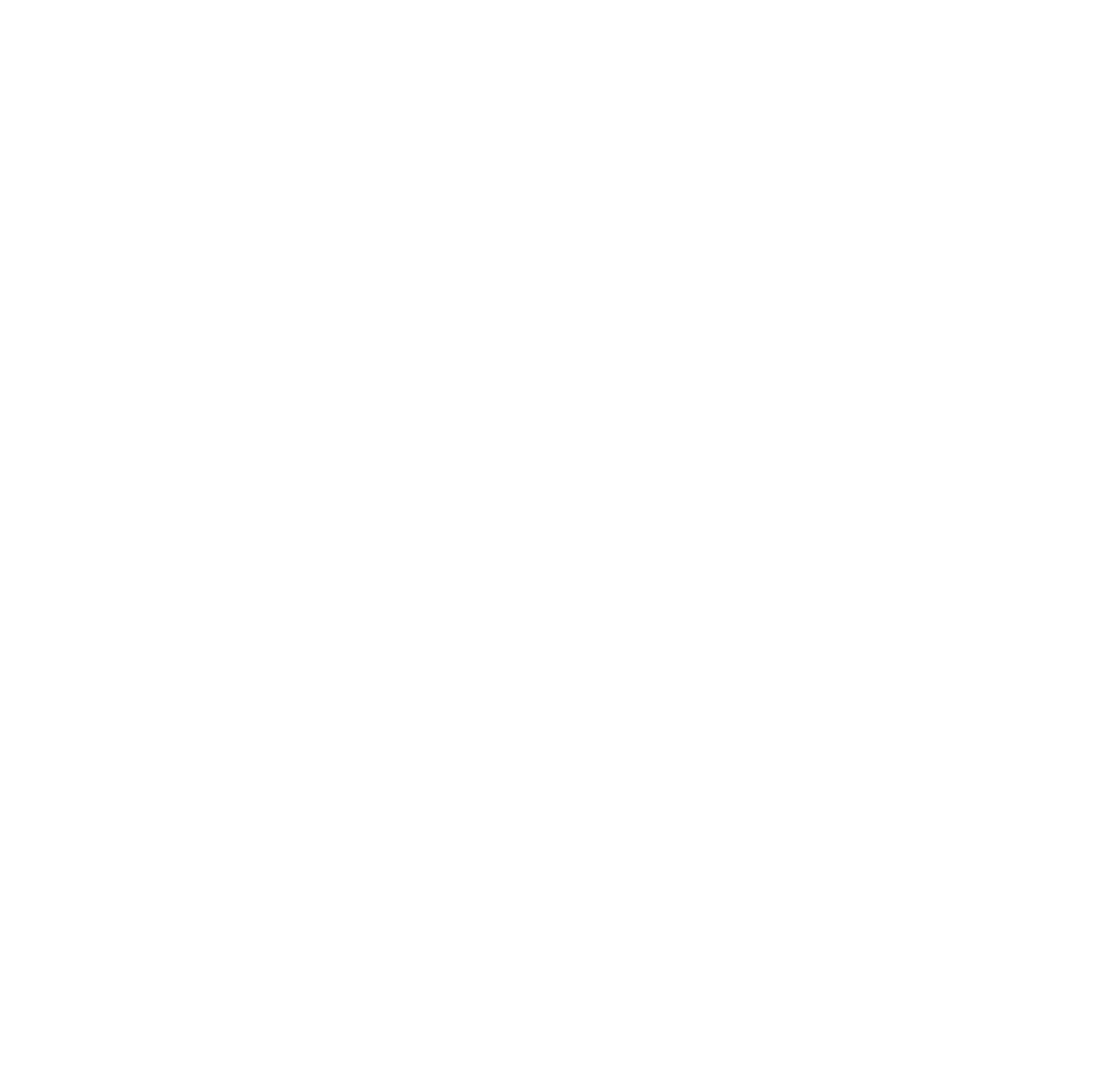## Karastusjoogid *Soft Drinks*

VESI *WATER*

| Värska gaasiga või gaasita / Local still or sparkling water Värska<br>Neptunas gaasiga või gaasita / Neptunas still or sparkling water                                                                                                                                          | 33 cl<br>75 cl     | 3.80<br>4.80                                         |
|---------------------------------------------------------------------------------------------------------------------------------------------------------------------------------------------------------------------------------------------------------------------------------|--------------------|------------------------------------------------------|
| KARASTUSJOOGID SOFT DRINKS                                                                                                                                                                                                                                                      |                    |                                                      |
| Coca-Cola, Coca-Cola Zero, Sprite, Fanta<br>Red Bull                                                                                                                                                                                                                            | $25$ cl<br>$25$ cl | 3.50<br>7.00                                         |
| MAHLAD JUICES                                                                                                                                                                                                                                                                   |                    |                                                      |
| Apelsin, multivitamiin, õun, tomat / Orange, multi, apple, tomato<br>Värskelt pressitud mahlad / Freshly squeezed juices                                                                                                                                                        | $25$ cl<br>$25$ cl | 3.00<br>6.00                                         |
| KUUMAD JOOGID HOT BEVERAGES                                                                                                                                                                                                                                                     |                    |                                                      |
| Kohv / Coffee<br>Espresso<br>Doppio (topelt-espresso) / Doppio (double espresso)<br>Café Latte<br>Cappuccino<br>Kakao / Cocoa<br>Ronnefeldt tee kannuga / Ronnefeldt Tea Pot<br>- Must tee / Black tea: assam bari, earl grey<br>- Roheline tee / Green tea: greenleaf, jasmine |                    | 3.00<br>3.00<br>3.80<br>3.30<br>3.30<br>3.30<br>3.80 |

- Taimetee / *Herbal tea: mint&fresh, sweet berries, cream orange, fruity camomile*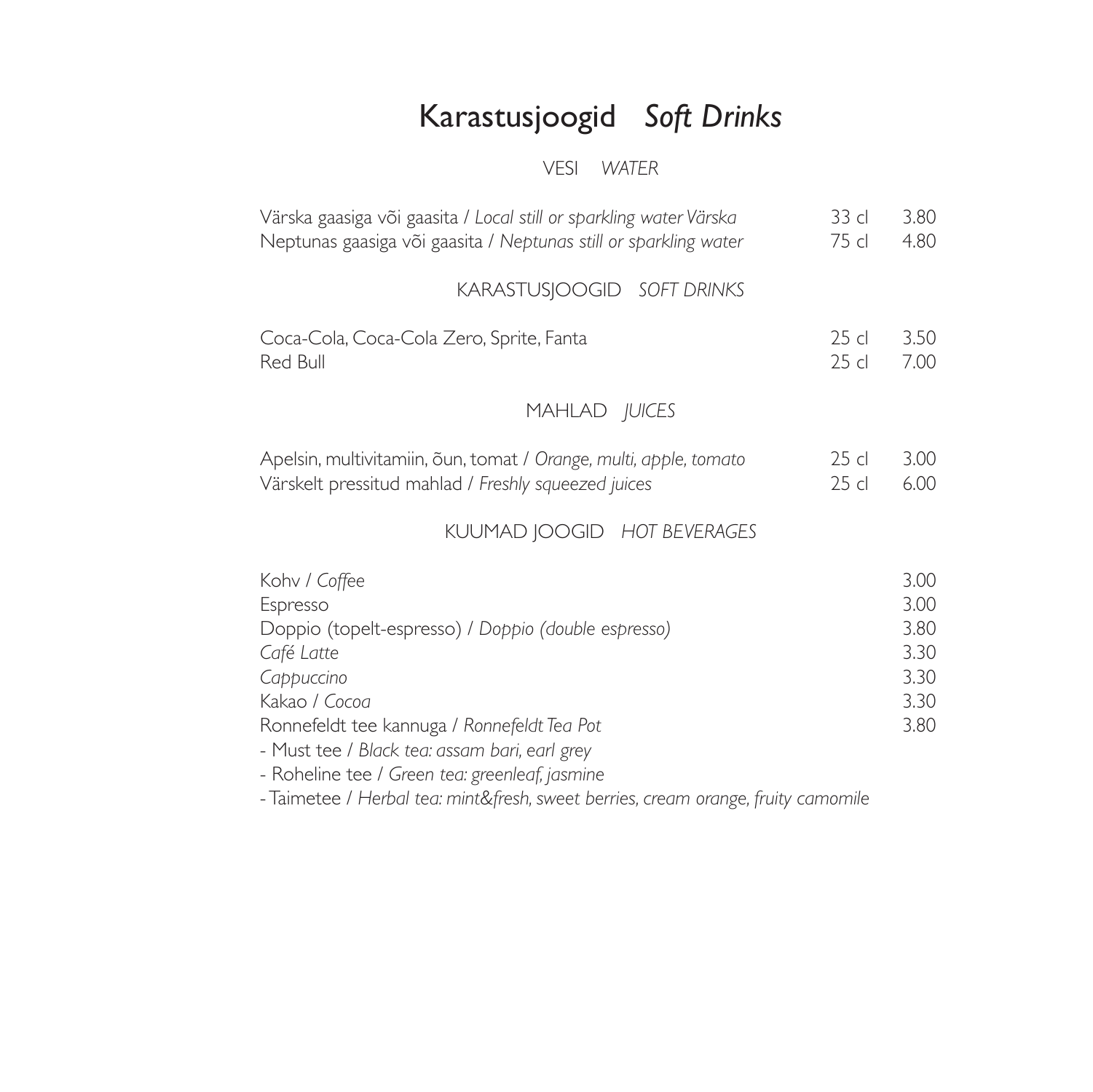## Õlu, siider *Beer, Cider*

### PUDELIÕLU *BOTTLED BEER*

| A.Le Coq Premium 4,7% (kohalik / local)                       | 50 cl            | 6.00 |
|---------------------------------------------------------------|------------------|------|
| Tõmmu Hiid 4,7% (tume kohalik / dark local)                   | 50 cl            | 6.00 |
| Krombacher (alkoholivaba / non-alcoholic), Saksamaa / Germany | 33 cl            | 5.00 |
|                                                               |                  |      |
| VAADIÕLU LOCAL DRAUGHT                                        |                  |      |
| A.Le Coq Premium 4,7%                                         | 50 cl            | 6.00 |
| A.Le Coq Premium 4,7%                                         | 30 cl            | 5.00 |
| Purtse Pale Ale 5,5%                                          | 30 <sub>cl</sub> | 5.50 |
| Purtse Pale Ale 5,5%                                          | 50 cl            | 7.00 |
|                                                               |                  |      |
| PURTSE KÄSITÖÖÕLU ESTONIAN CRAFT BEER FROM PURTSE BREWERY     |                  |      |
|                                                               |                  |      |
| Purtse Pale Ale 5,5%                                          | 33 cl            | 5.60 |
| Siidisuka Sweet Stout 6,3%                                    | 33 cl            | 5.60 |
|                                                               |                  |      |
| <b>CIDER</b><br><b>SIIDER</b>                                 |                  |      |
| Hoggy's Apple Paradise naturaalne õunasiider 4,5%, kohalik    |                  |      |
| Hoggy's Apple Paradise natural apple cider, local             | 33 cl            | 4.60 |
|                                                               |                  |      |

# Šampanja ja vahuvein *Champagne & Sparkling Wine*

| Dom Pérignon Moët & Chandon, Prantsusmaa / France           |           | 75 cl 260.00 |
|-------------------------------------------------------------|-----------|--------------|
| Mumm Cordon Rouge, Prantsusmaa / France                     |           | 75 cl 110.00 |
| Mumm Cordon Rouge, Prantsusmaa / France                     | $37.5$ cl | 60.00        |
| Clos Amador Semi Sec / Brut, Hispaania / Spain              | 75 cl     | 35.00        |
| Clos Amador Semi-Sec / Brut, Hispaania / Spain              | 20c1      | 11.00        |
| Prosecco Superiore Valdobbiadene Extra Dry, Itaalia / Italy | 75 cl     | 37.00        |
| Prosecco Superiore Valdobbiadene Extra Dry, Itaalia / Italy | 12 di     | 8.00         |
| Cantine Maschio Prosecco Rosé / Extra Dry, Itaalia / Italy  | 75 cl     | 30.00        |
|                                                             |           |              |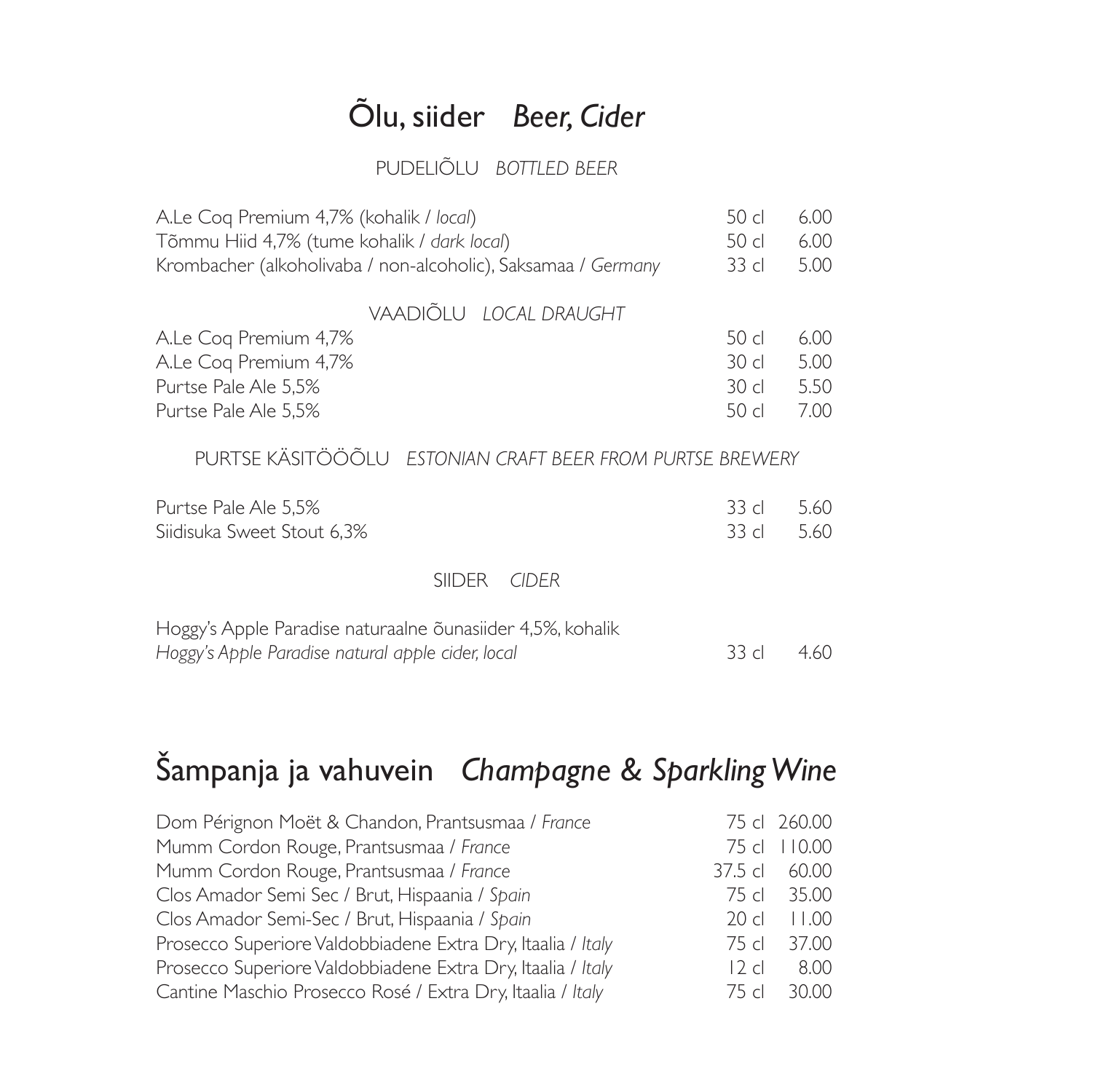# Pokaaliga vein *Wine by Glass*

#### VALGE VEIN *WHITE WINE*

| Chardonnay Canti, Itaalia / Italy (majavein / house wine)<br>Riesling Kabinett Thomas Schmitt, Mosel, Saksamaa / Germany<br>Pinot Grigio Cantina di Custoza, Garda, Itaalia / Italy | 16 <sub>cl</sub><br>$16$ cl<br>$16$ cl | 7.00<br>7.00<br>8.00 |
|-------------------------------------------------------------------------------------------------------------------------------------------------------------------------------------|----------------------------------------|----------------------|
| PUNANEVEIN RED WINE                                                                                                                                                                 |                                        |                      |
| Merlot Canti, Itaalia / Italy (majavein / house wine)<br>Tommasi Rafael Valpolicella, Veneto, Itaalia / Italy<br>Carmenere Carmen Insigne, Central Valley, Tšiili / Chile           | 16cl<br>16c<br>$16$ cl                 | 7.00<br>8.50<br>8.00 |
| ROOSA VEIN ROSE WINE                                                                                                                                                                |                                        |                      |
| Cabernet Sauvignon Reserva Santa Digna, Central Valley, Tšiili / Chile                                                                                                              | 16 <sub>cl</sub>                       | 8.00                 |
| DESSERTVEIN DESSERT WINE                                                                                                                                                            |                                        |                      |
| Sauternes, Chateau Grillon, Prantsusmaa / France<br>Põltsamaa Kuldne (Eesti õunavein / Estonian apple wine)                                                                         | 8 <sub>cl</sub><br>8 cl                | 4.20<br>4.20         |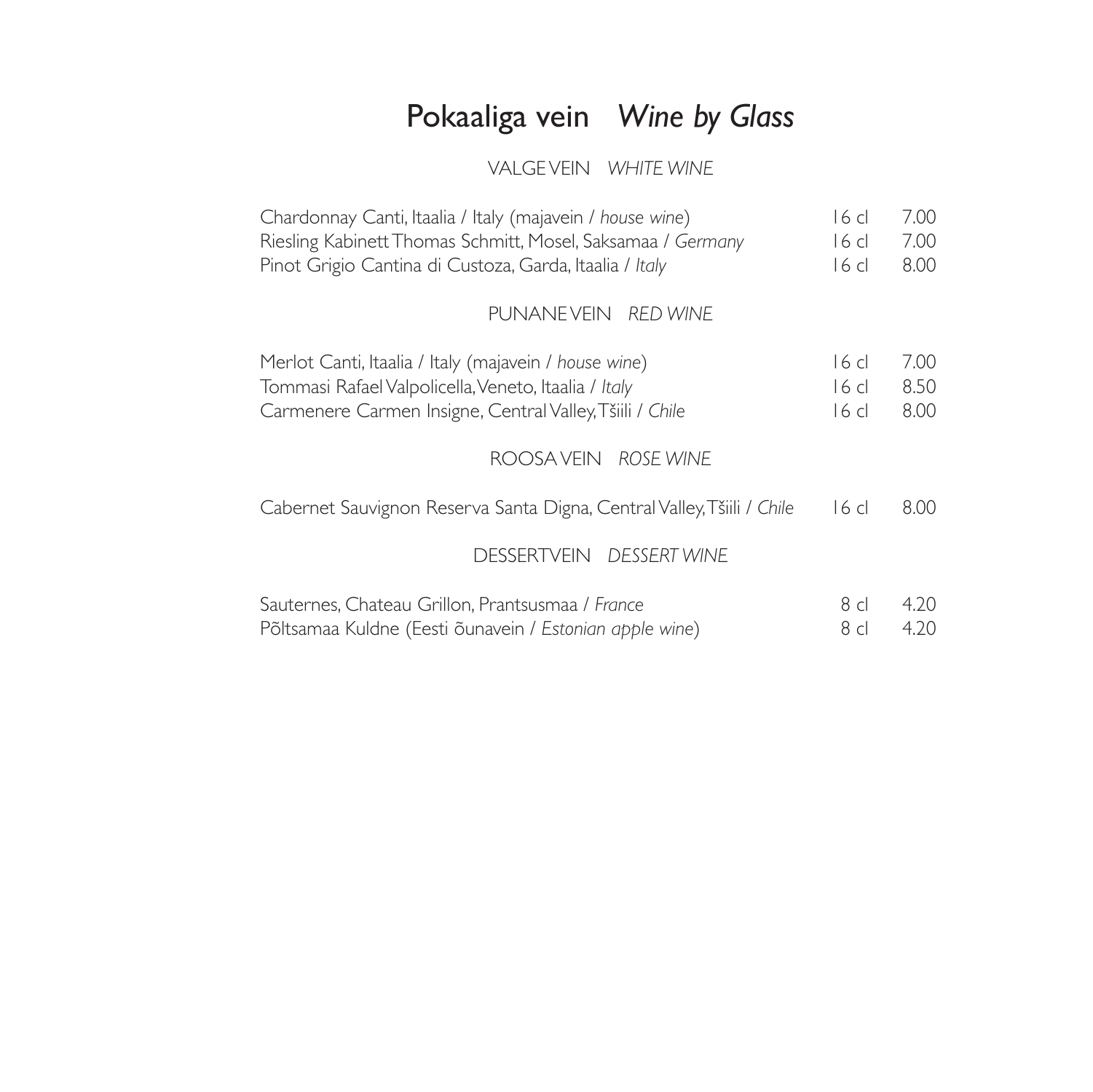### Valge vein *White Wine*

#### PRANTSUSMAA *FRANCE*

| Chablis Jean-Marc Brocard, Burgundy                                                | 42.00          |
|------------------------------------------------------------------------------------|----------------|
| ITAALIA <i>ITALY</i>                                                               |                |
| Chardonnay Canti (majavein / house wine)<br>Pinot Grigio Cantina di Custoza, Garda | 29.00<br>33.00 |
| SAKSAMAA GERMANY                                                                   |                |
| Riesling Kabinett Thomas Schmitt, Mosel                                            | 34.00          |
| UUS-MEREMAA NEW ZELAND                                                             |                |
| Sauvignon Blanc, Marlborough Estate Reserve                                        | 37.00          |
| LÕUNA-AAFRIKA SOUTH AFRICA                                                         |                |
| Chenin Blanc Alvi's Drift, Western Cape                                            | 30.00          |

### Roosa Vein *Rose Wine*

TŠIILI *CHILE*

Cabernet Sauvignon Reserva Santa Digna, Central Valley 32.00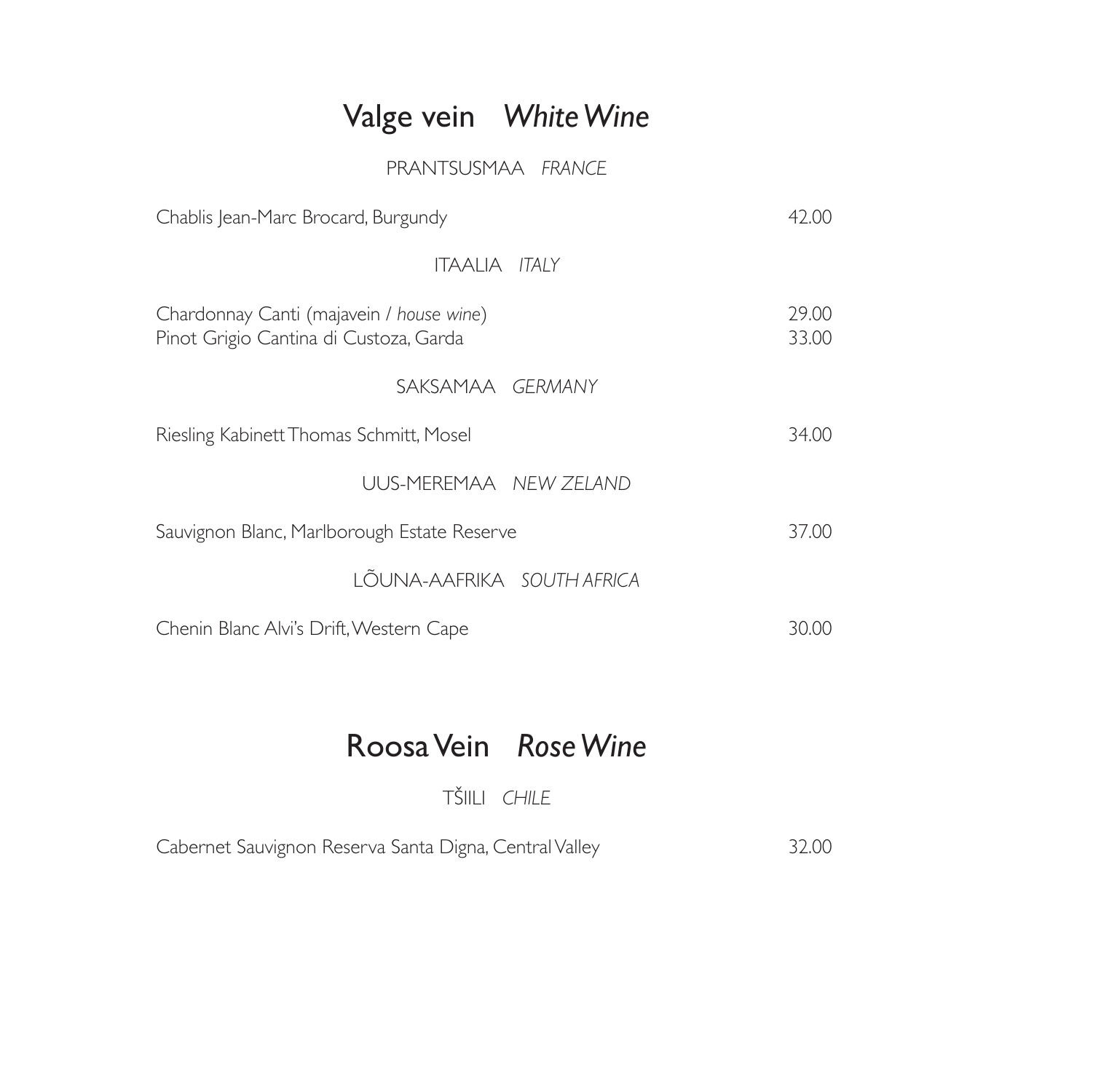### Punane vein *Red Wine*

#### PRANTSUSMAA *FRANCE*

| Chateau Mont Redon, Chateauneuf-du-Pape                                                                                                                                           | 59.00                            |
|-----------------------------------------------------------------------------------------------------------------------------------------------------------------------------------|----------------------------------|
| <b>ITAALIA ITALY</b>                                                                                                                                                              |                                  |
| Merlot Canti (majavein / house wine)<br>Masi Poderi BellOvile Serego Alighieri Organic, Toscana<br>Masi Costasera Amarone Classico, Veneto<br>Tommasi Rafael Valpolicella, Veneto | 29.00<br>37.00<br>66.00<br>36.00 |
| HISPAANIA SPAIN                                                                                                                                                                   |                                  |
| Ramon Bilbao Crianza, Rioja                                                                                                                                                       | 39.00                            |
| UUS-MEREMAA NEW ZELAND                                                                                                                                                            |                                  |
| Pinot Noir, Marlborough Estate Reserve                                                                                                                                            | 36.00                            |
| TŠIILI CHILE                                                                                                                                                                      |                                  |
| Carmenere Carmen Insigne, Central Valley                                                                                                                                          | 32.00                            |
| ARGENTIINA ARGENTINA                                                                                                                                                              |                                  |
| Malbec Don David Reserve, Calchaqui Valley                                                                                                                                        | 33.00                            |
| LÕUNA AAFRIKA SOUTH AFRICA                                                                                                                                                        |                                  |
| Shiraz Alvi's Drift, Western Cape                                                                                                                                                 | 31.00                            |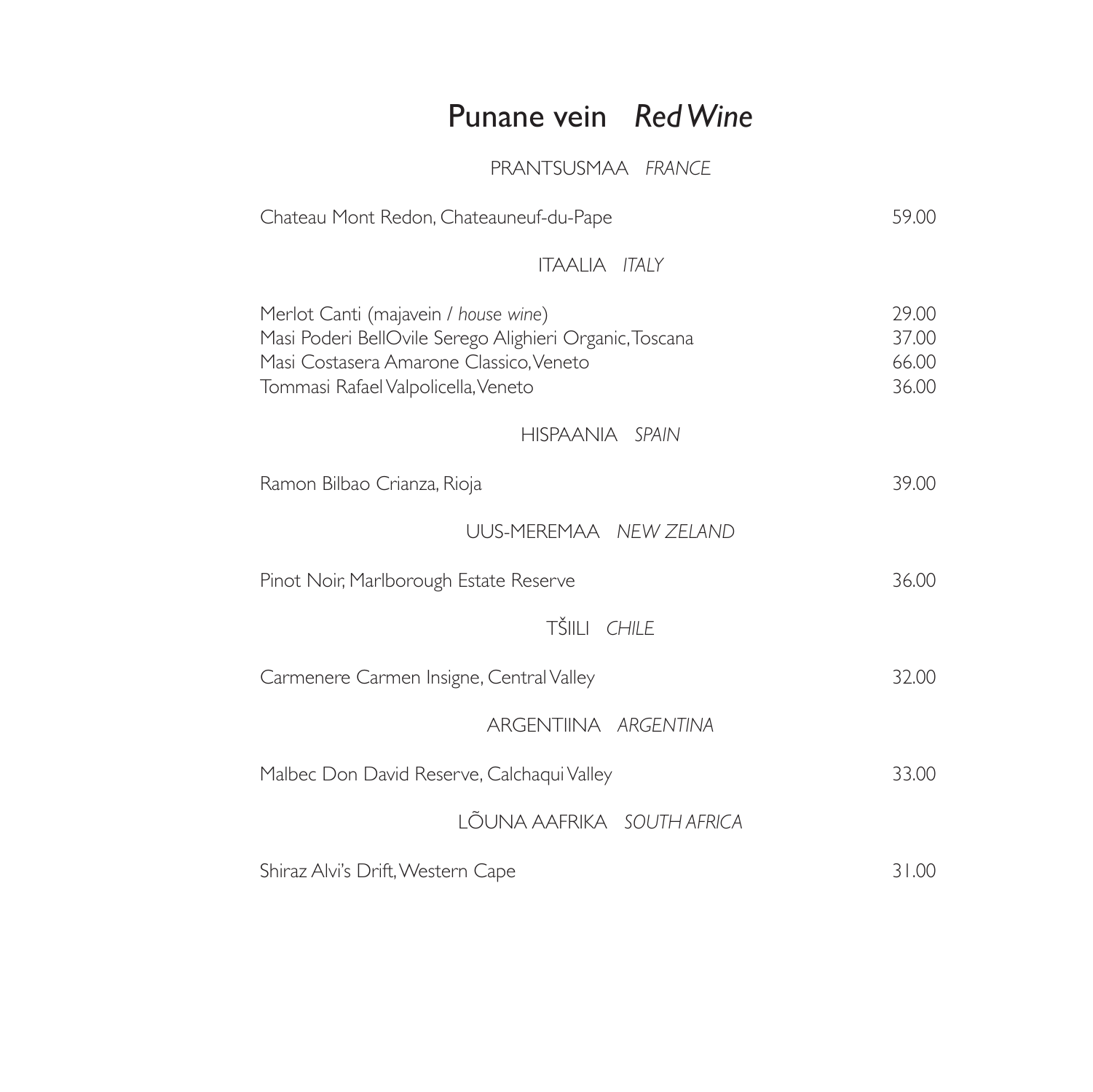## Kangestatud vein *Port & Sherry*

PORTUGAL *PORTUGAL*

Taylor's Late Bottled Vintage Port 8.00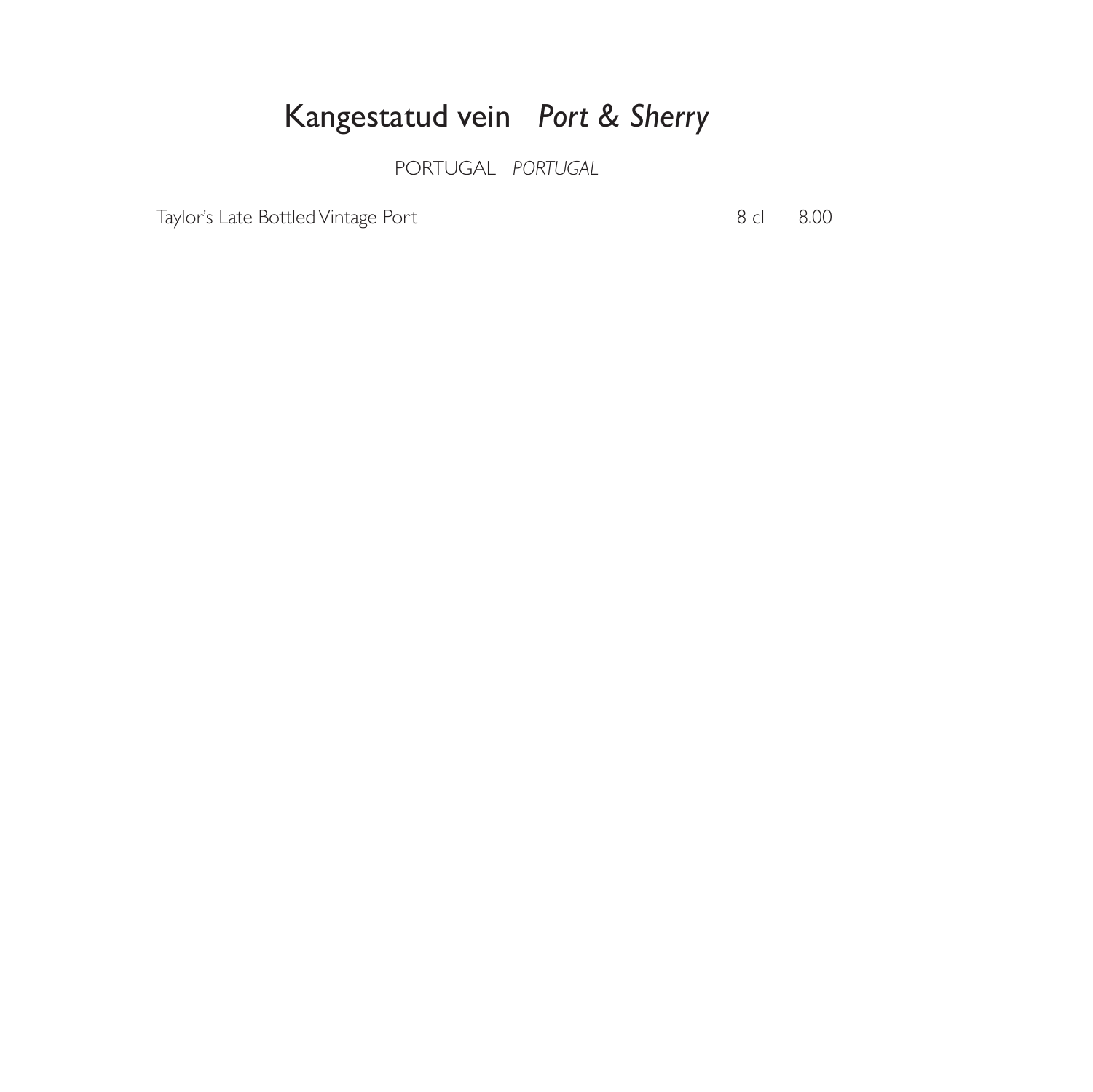# Kanged alkohoolsed joogid *Spirits*

APERITIIV *APERITIF*

| Aperol<br>Campari<br>Fernet Branca<br>Martini Extra Dry<br>Martini Bianco<br>Martini Rosso                                             | 4 cl<br>4 cl<br>4 cl<br>8 cl<br>8 cl<br>8 cl                | 5.00<br>6.00<br>6.00<br>6.00<br>6.00<br>6.00  |
|----------------------------------------------------------------------------------------------------------------------------------------|-------------------------------------------------------------|-----------------------------------------------|
| <b>GRAPPA</b>                                                                                                                          |                                                             |                                               |
| Luigi Francoli Barique del Limousin                                                                                                    | 4 cl                                                        | 10.00                                         |
| KONJAK COGNAC                                                                                                                          |                                                             |                                               |
| Hennessy V.S.O.P<br>Hennessy X.O.<br>Remy Martin V.S.O.P                                                                               | 4 cl<br>4 cl<br>4 cl                                        | 13.00<br>26.00<br>11.00                       |
| BRÄNDI BRANDY<br>Torres 10 Year<br>Metaxa 5                                                                                            | $4$ cl<br>4 cl                                              | 7.50<br>7.50                                  |
| <b>VISKI</b><br>WHISKEY                                                                                                                |                                                             |                                               |
| <b>Ballantine's Finest</b><br>Chivas Regal 12 Year<br>Jameson<br>Johnnie Walker Black Label<br>Macallan Single Malt 12<br>Jack Daniels | $4$ cl<br>$4$ cl<br>4 <sub>cl</sub><br>4 cl<br>4 cl<br>4 cl | 6.60<br>9.00<br>6.60<br>9.50<br>15.00<br>7.00 |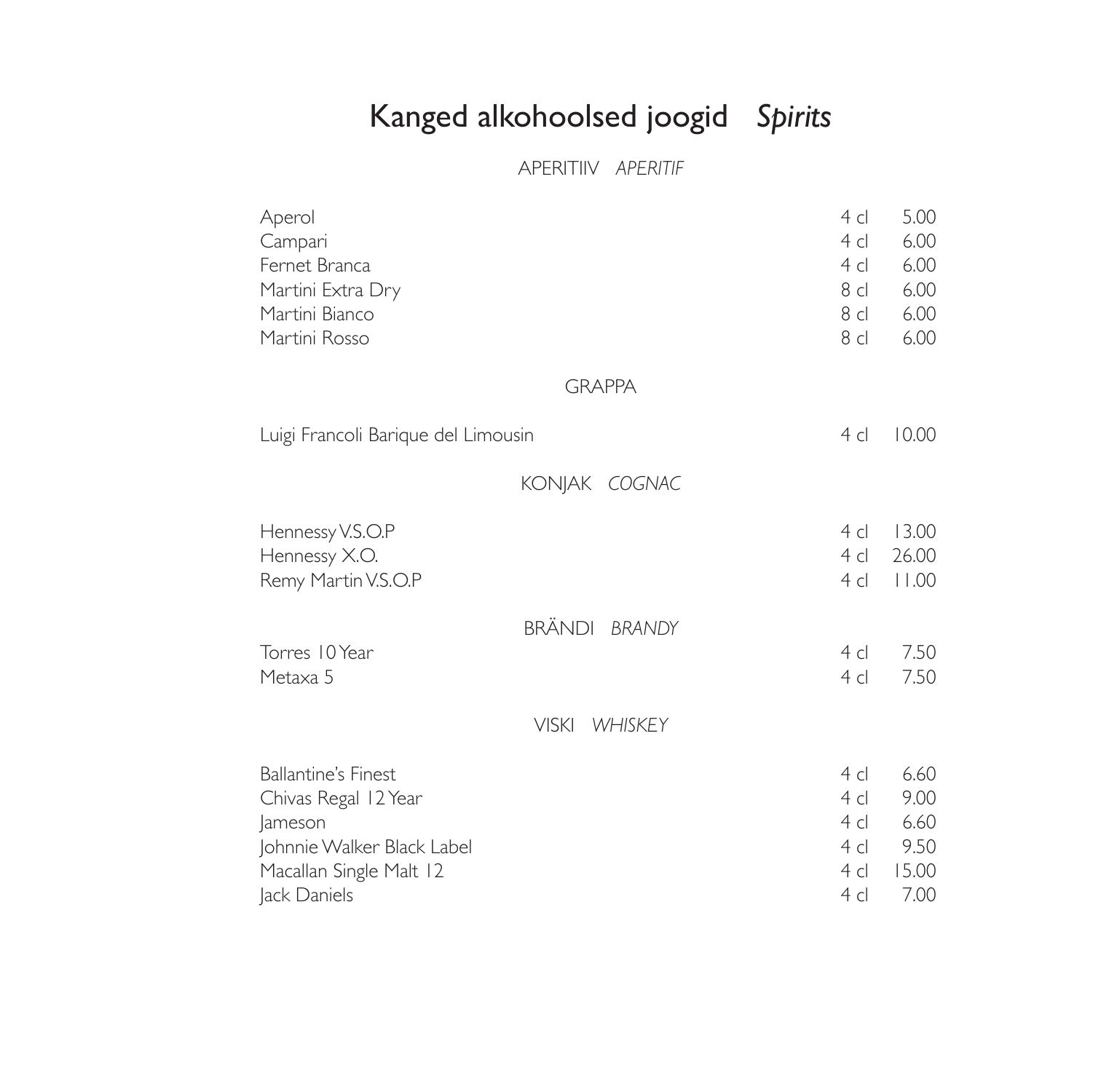# Kanged alkohoolsed joogid *Spirits*

VIIN *VODKA*

| 4 cl<br>4 cl                                 | 6.00<br>6.30                                         |
|----------------------------------------------|------------------------------------------------------|
| 4 cl<br>4 cl                                 | 6.50<br>7.00                                         |
|                                              |                                                      |
| 4 cl                                         | 6.00                                                 |
|                                              |                                                      |
| 4 cl<br>4 cl                                 | 6.20<br>6.20                                         |
|                                              |                                                      |
| 4 cl<br>4 cl<br>4 cl<br>4 cl<br>4 cl<br>4 cl | 5.50<br>6.00<br>5.60<br>5.60<br>6.20<br>6.00<br>6.20 |
|                                              | 4 cl                                                 |